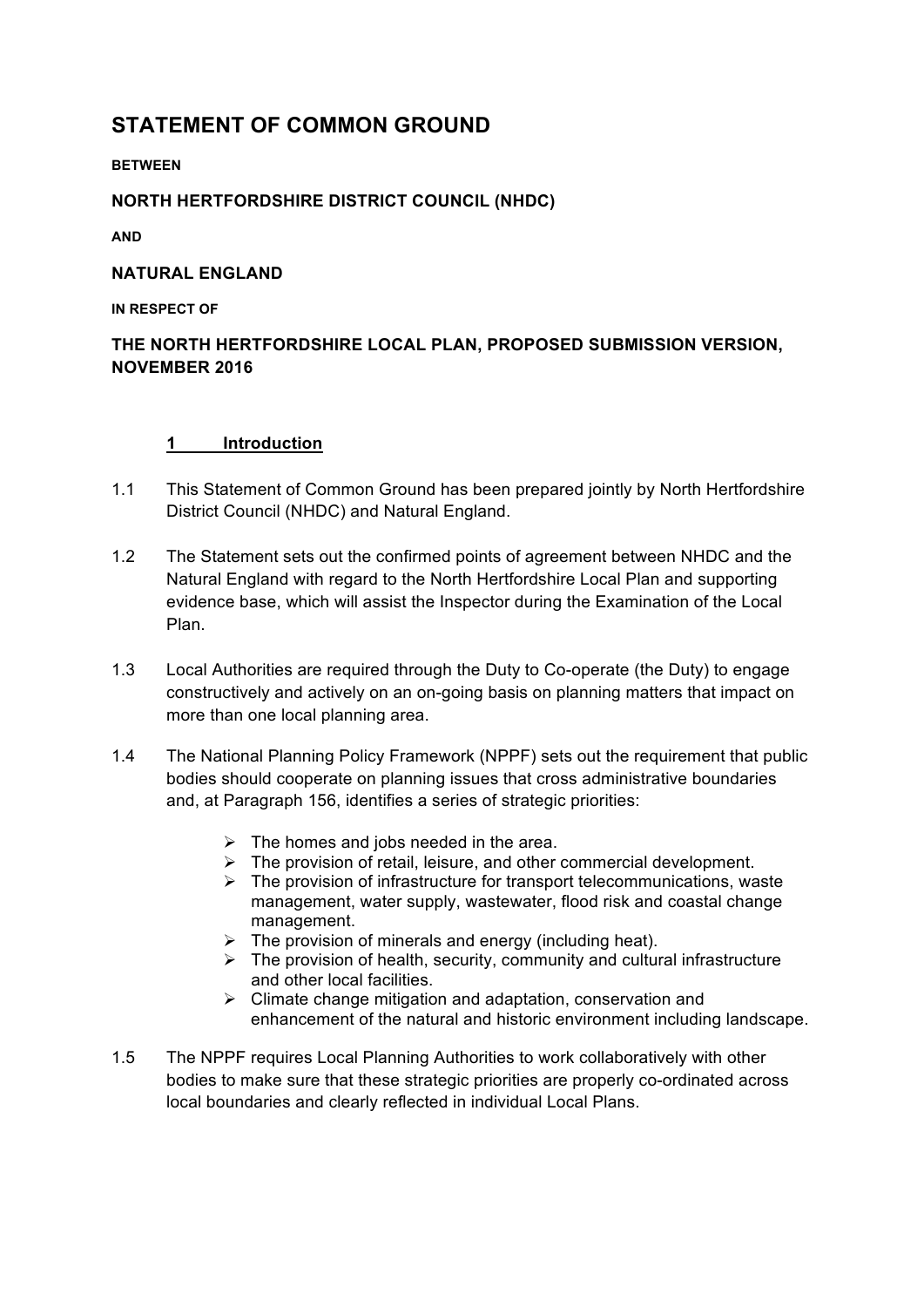1.6 Local Planning authorities are expected to demonstrate evidence of having effectively cooperated to plan for issues with cross-boundary impacts when their Local Plans are submitted for examination.

## **2 Background**

2.1 This Statement of Common Ground relates to the representations made by Natural England to the District Council's Proposed Submission Local Plan (2016) regarding a number of matters.

### **3 Duty to Cooperate**

- 3.1 As set out in the Council's Duty to Cooperate statement the District Council has continuously engaged with Natural England over the duration of the plan's production.
- 3.2 Natural England has continuously responded to public consultations and liaised with Officers as the Local Plan process has developed which has helped inform both the strategy and policy framework within the plan.
- 3.3 Comments received from Natural England have been used to draft the different iterations of the plan so that it delivers the infrastructure and framework required to support sustainable development for water and wastewater infrastructure.

#### **4 Agreed Matters**

- 4.1 NHDC and Natural England **agree** that the draft North Hertfordshire Local Plan, November 2016 is sound insofar as it relates to matters covered by the Duty to Cooperate. NHDC and Natural England commit to continuing their active and on-going co-operation through to Local Plan adoption and implementation.
- 4.2 Natural England's representation to the Proposed Submission plan identified suggested changes to a number of policies. In some instances, changes were identified for both the strategic and detailed policies. As the plan is to be read as a whole, changes have largely been proposed to the strategic policies, this ensures that the matters are dealt with at the highest level. The relevant changes are contained in the Council's Schedule of Proposed Additional Modifications and are detailed in Appendix 1 along with changes to the SA/SEA.
- 4.2 Natural England's representation to the Proposed Submission Local Plan also suggested additional wording for inclusion within Policy SP11. These are now agreed and are listed in Appendix 2 of this document.
- 4.3 Natural England's representation also identified the need for additional work in relation to mitigation of the impact of housing development on Therfield Heath SSSI and the Sustainability Appraisal. These matters are also described in more detail below.
- 4.4 Subject to the changes detailed in Appendices 1 and 2 and the information available at this time, it is **agreed** that the strategy and policies within the NHDC Local Plan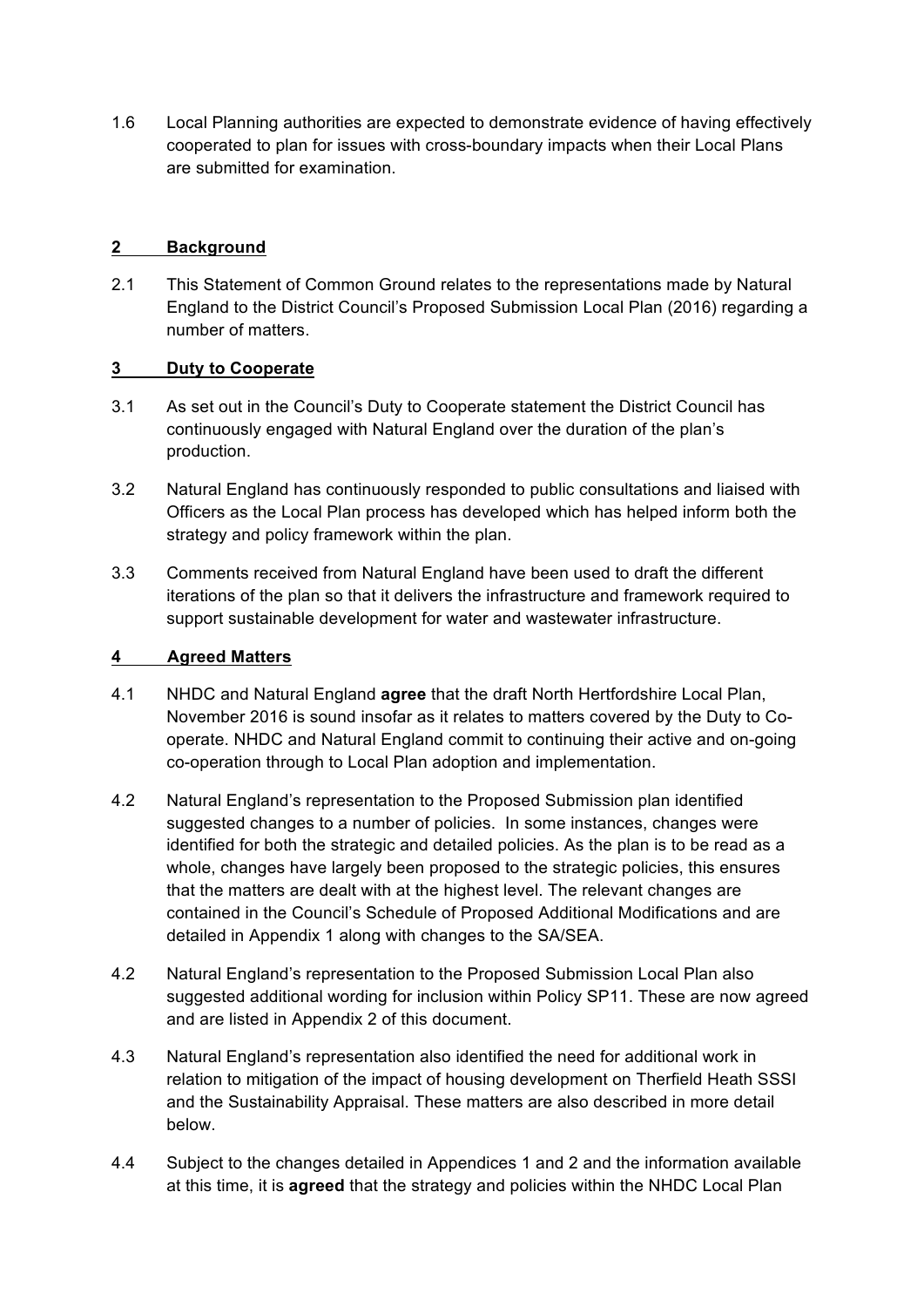provide a sound basis for the protection and enhancement of the environment up to 2031 in accordance with national and European legislation. It is also **agreed** that the plan provides appropriate framework for water and wastewater infrastructure in the district up to 2031. The agreed changes to Policy SP11 specifically limits development to 2026 unless the required capacity at Rye Meads STW, including any required sewer connections are available.

- 4.5 It is **agreed** that the Council's Local Plan Habitats Regulations Assessment report provides an accurate assessment of the district, and in concluding that no significant effects are likely, it is agreed that no Appropriate Assessment is needed to support the North Hertfordshire Local Plan.
- 4.6 It is **agreed** that there are no outstanding issues in relation to the Habitats Regulation Assessment in the area of North Hertfordshire (in addition to the changes set out in the schedule of minor modifications (appendices 1 and 2 of this document)

## **Therfield Heath SSSI**

- 4.7 It is **agreed** that following preparation of the plan, planning applications have been submitted on the three largest sites around Royston (RY1, RY2 and RY10). Following submission of additional information by the applicant in relation to site RY1 and a planning application for 279 homes, it is agreed that Natural England consider that the identified impacts on Therfield Heath Site of Special Scientific Interest (SSSI) arising from the development of this site can be appropriately mitigated with measures secured via planning conditions or obligations as advised and have withdrawn their previous objection to the development of this site.
- 4.8 It is **agreed** that impacts arising from the proposed allocations within Royston and surrounding areas on Therfield Heath SSSI (both alone and in combination) can be appropriately mitigated and that a mitigation strategy will be developed in consultation with Natural England and that this will be agreed prior to the adoption of the Local Plan.
- 4.9 It is **agreed** that this resolves the objections made by Natural England on these matters at the Regulation 19 consultation stage.'

## **Area of Outstanding Natural Beauty**

4.10 It is **agreed** that the sites to the East of Luton (SP19) do not have a material impact on the AONB (or its setting) as confirmed by the landscape assessments accompanying the planning applications<sup>1</sup> in this area. The SA/SEA (and associated landscape assessment) however state that the allocations can only accommodate small scale development, with respect to non-AONB landscapes of high value.

#### **Sustainability Appraisal**

4.11 Minor changes to scoring were **agreed** in relation to RY1 to accord with concerns NE had with the possible impact of recreation on Therfield Heath SSSI. In addition, the impact of recreational pressure on all designated sites needed to figure in the key

 

 $^{1}$  16/02014/1 and 17/00830/1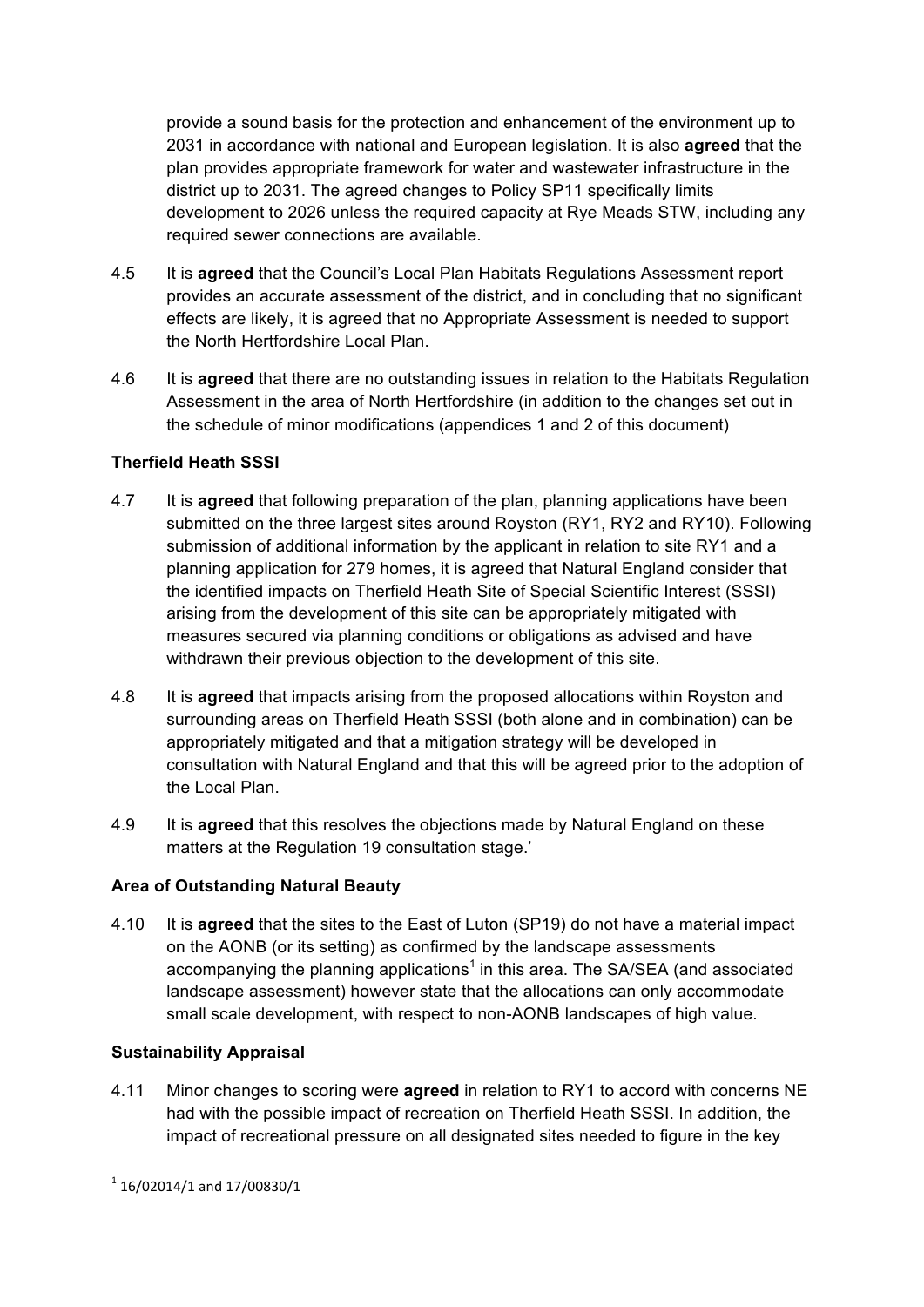sustainability issues table and also the overall residual significant impacts of the plan, although this is only true of Therfield Heath.

- 4.12 In relation to the East of Luton sites (SP19), Natural England's representations suggested some further justification was needed regarding where the unmet need is to be met. Natural England still considers that the SA does not currently allow allocations EL1, EL2 and EL3 to be adequately assessed against all other potential sites within the Luton HMA beyond the North Hertfordshire District but otherwise agrees that the Council's Sustainability Appraisal provides a sound assessment of the plan and accords with the SEA Directive.
- 4.13 North Hertfordshire District Council considers that the SA is proportionate and reasonable in its approach to the sites East of Luton. It is **agreed** the Luton Housing Market Area Growth Study has been published and the SA/SEA has been updated to take this into account. Additional wording has been added to the SA/SEA to reflect this updated position and to justify the sites in that location.







Executive Member for Planning and Enterprise Signed on behalf of **North Hertfordshire District Council**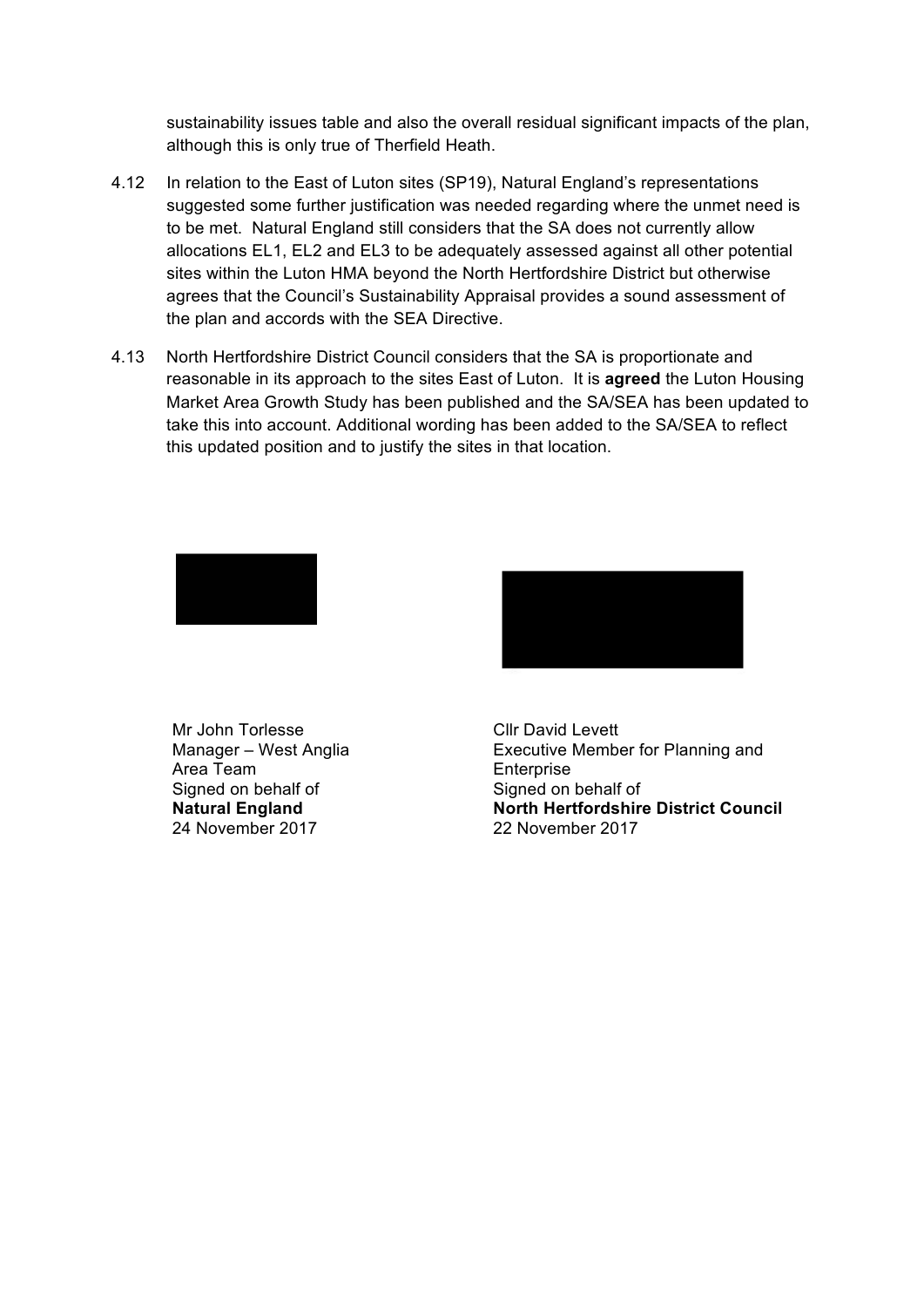# Appendix 1: Submitted Proposed Modifications to the Plan / SASEA

# **Changes to Plan (\*please note para. 4.138 has additional proposed changes in Appendix 2)**

| Policy / para                   | Page | Change                                                                                                                                                                                                                                                                                                                                                                                                                                                                  | <b>Reason</b>                                                                                                                                            |
|---------------------------------|------|-------------------------------------------------------------------------------------------------------------------------------------------------------------------------------------------------------------------------------------------------------------------------------------------------------------------------------------------------------------------------------------------------------------------------------------------------------------------------|----------------------------------------------------------------------------------------------------------------------------------------------------------|
| Policy<br>SP1(c)(iv)            | 31   | Protect key elements of North Hertfordshire's environment including<br>biodiversity, important landscapes                                                                                                                                                                                                                                                                                                                                                               | Representations by<br>Natural England [15697]                                                                                                            |
| Policy SP11<br>[new criterion]  | 55   | Work with utilities providers, East Hertfordshire District Council and<br>relevant agencies to ensure additional wastewater treatment capacity is<br>delivered without harm to protected European sites.                                                                                                                                                                                                                                                                | Representations by<br>Natural England [15697]                                                                                                            |
| After para 4.138<br>[new para.] | 56   | Wastewater from some parts of North Hertfordshire is treated at Rye<br>Meads on the Hertfordshire / Essex border. This site lies within a<br>protected site of European importance and currently has capacity to<br>serve additional development until 2026. We will work with the relevant<br>bodies to ensure long-term wastewater treatment solutions are available<br>which will not have an adverse impact upon the Lee Valley Special<br><b>Protection Area.*</b> | Representations by<br>Natural England [15697]                                                                                                            |
| Policy SP12<br>[new criterion]  | 56   | a. Protect, enhance and manage designated sites in accordance with<br>the following hierarchy of designations:<br>Internationally designated sites<br><b>Nationally designated sites</b><br><b>Priority species &amp; habitats</b><br><b>Locally designated sites</b>                                                                                                                                                                                                   | Representations by<br>Natural England [15697],<br><b>Hertfordshire County</b><br>Council [310] and Royal<br>Society for the Protection<br>of Birds [855] |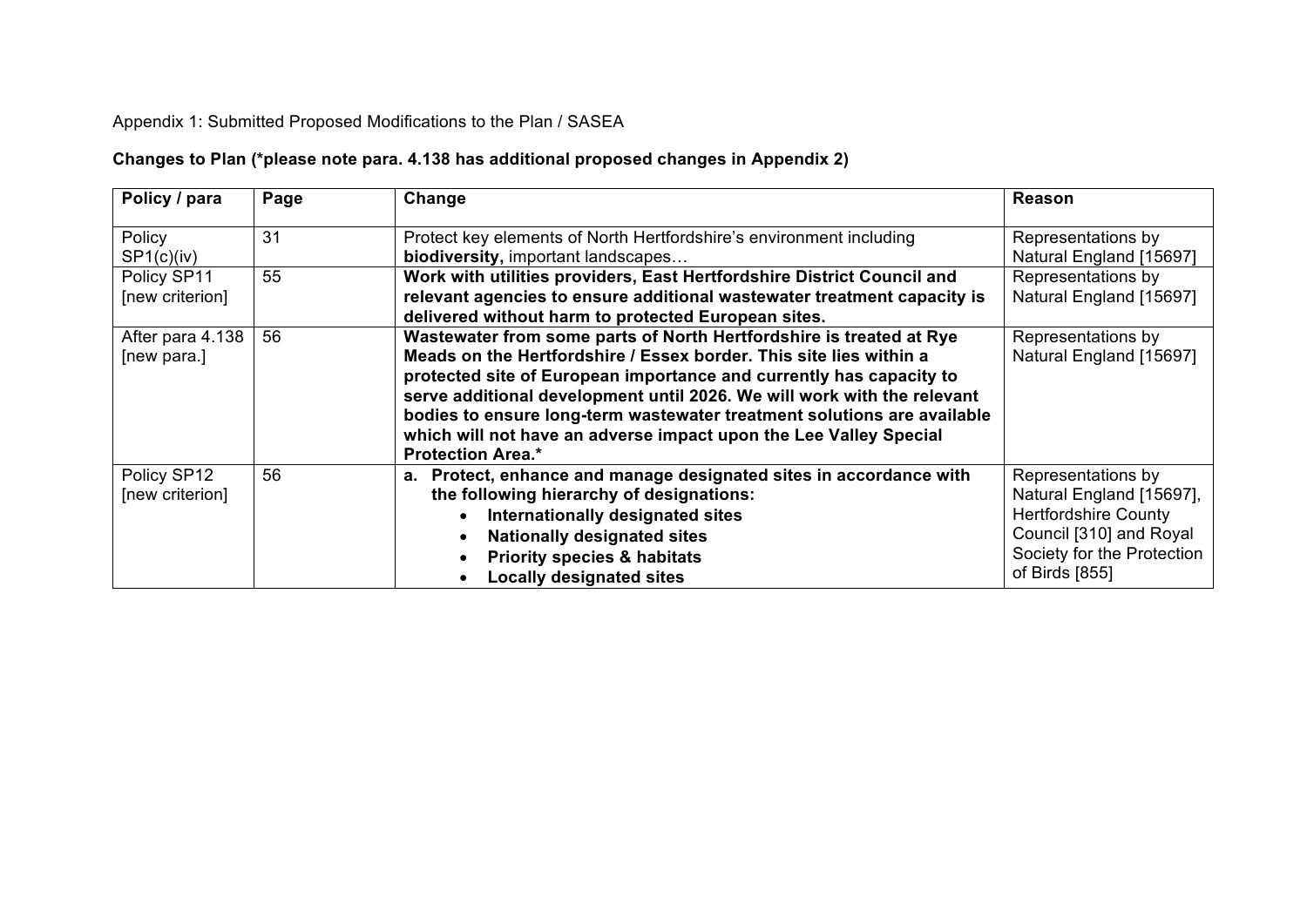| After para 4.144<br>[new paras,<br>moved from<br>paras 11.41-<br>$11.45$ ] | 56 | Whilst there are no biodiversity sites designated at the European level in<br>the District, for example Ramsar sites, Special Areas of Conservation or<br>Special Protection Areas, there are a number of nationally designated<br>sites. This includes six Sites of Special Scientific Interest (SSSIs) as<br>shown on the Proposals Map and eight designated Local Nature<br>Reserves (LNRs).                                       | Consequential to<br>suggested changes to<br>Policy SP12 |
|----------------------------------------------------------------------------|----|---------------------------------------------------------------------------------------------------------------------------------------------------------------------------------------------------------------------------------------------------------------------------------------------------------------------------------------------------------------------------------------------------------------------------------------|---------------------------------------------------------|
|                                                                            |    | Ancient woodland is a nationally agreed designation for land that has<br>been woodland since at least 1600 AD. The District's woodlands will be<br>managed over the plan period to provide recreation and amenity for<br>local residents, and also to ensure their survival to benefit biodiversity.                                                                                                                                  |                                                         |
|                                                                            |    | Species or Habitats of Principal Importance as identified in S41 of the<br>Natural Environment and Rural Communities Act 2006 are defined at the<br>national level and the Hertfordshire Biodiversity Action Plan <sup>[x]</sup> sets out<br>an approach to biodiversity at the county level. In addition to this, the<br>Hertfordshire Local Nature Partnership (LNP) Guiding Principles have<br>informed the policies in this Plan. |                                                         |
|                                                                            |    | The District has over 300 designated Wildlife Sites <sup>[y]</sup> . The Hertfordshire<br><b>Environmental Records Centre updates the list of designated Wildlife</b><br>Sites on a regular basis. Sites identified or designated as Wildlife Sites<br>are afforded protection as sites of substantive nature conservation<br>value.                                                                                                  |                                                         |
|                                                                            |    | Local Geological Sites are given the same level of protection as Wildlife<br>Sites and are considered important for their educational or historical<br>value. There are currently 11 Local Geological Sites in North<br>Hertfordshire.                                                                                                                                                                                                |                                                         |
|                                                                            |    | [x] Hertfordshire Environmental Forum (2006) A Biodiversity Action Plan<br>for Hertfordshire,<br>http://www.hef.org.uk/nature/biodiversity_vision/index.htm                                                                                                                                                                                                                                                                           |                                                         |
|                                                                            |    | [y] Please refer to the list held by the Hertfordshire Environmental<br>Records Centre for the current list of designated Wildlife Sites                                                                                                                                                                                                                                                                                              |                                                         |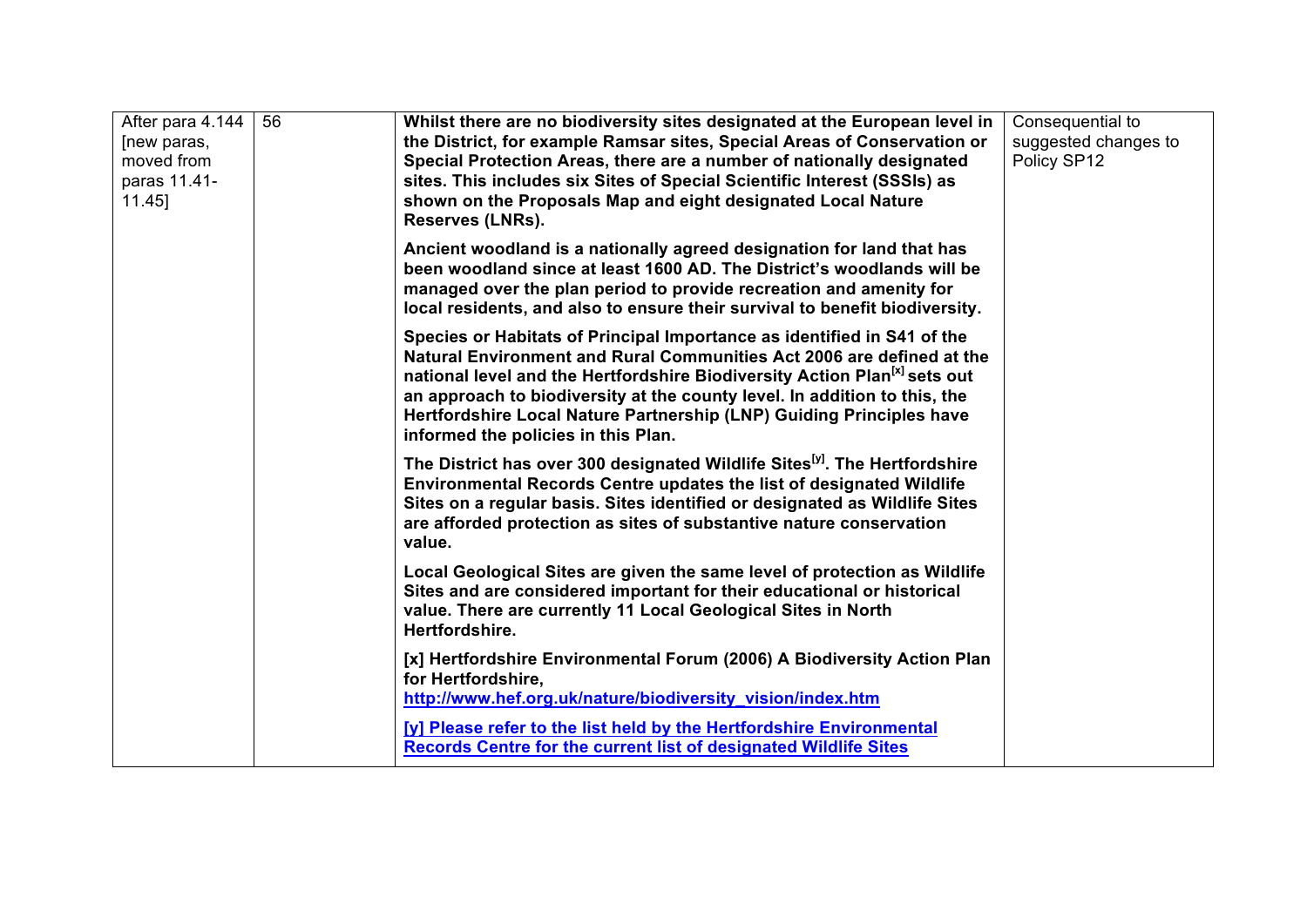| Policy NE6  | 117 | POLICY NE6: Designated bBiodiversity and geological sites<br>a. Protect, enhance and manage designated sites in accordance with the<br>following hierarchy of designations:<br>• Internationally designated sites<br>• Nationally designated sites<br>• National Planning Policy Framework sites<br>• Locally designated sites<br>a. Submit an ecological survey and demonstrate that adverse effects can be<br>avoided and / or satisfactorily minimised by following the hierarchy<br>below<br>Manage construction impacts by:<br>b.<br>Demonstrating how existing wildlife habitats supporting priority<br>Ĺ.<br>species will be retained, safeguarded and managed during<br>construction; and<br>ii.<br>Providing a buffer of complimentary habitat for all connective<br>features of wildlife habitats, or priority habitats and species<br>Development proposals on non-designated sites that include important<br>habitats and species will be expected to meet parts (b) to (d) the<br>requirements of this policy | Representations by<br><b>Herts &amp; Middlesex</b><br>Wildlife Trust [5907],<br>Natural England [15697]<br>and Royal Society for the<br>Protection of Birds [855] |
|-------------|-----|----------------------------------------------------------------------------------------------------------------------------------------------------------------------------------------------------------------------------------------------------------------------------------------------------------------------------------------------------------------------------------------------------------------------------------------------------------------------------------------------------------------------------------------------------------------------------------------------------------------------------------------------------------------------------------------------------------------------------------------------------------------------------------------------------------------------------------------------------------------------------------------------------------------------------------------------------------------------------------------------------------------------------|-------------------------------------------------------------------------------------------------------------------------------------------------------------------|
| Para 13.297 | 204 | is one of the key considerations. The district council is preparing a<br>mitigation strategy to identify specific requirements for sites in Royston<br>to mitigate the potential impact on the SSSI. Our evidence base concludes<br>that,                                                                                                                                                                                                                                                                                                                                                                                                                                                                                                                                                                                                                                                                                                                                                                                  | Representations by<br>Natural England [15697]<br>- and further discussion                                                                                         |
|             |     |                                                                                                                                                                                                                                                                                                                                                                                                                                                                                                                                                                                                                                                                                                                                                                                                                                                                                                                                                                                                                            |                                                                                                                                                                   |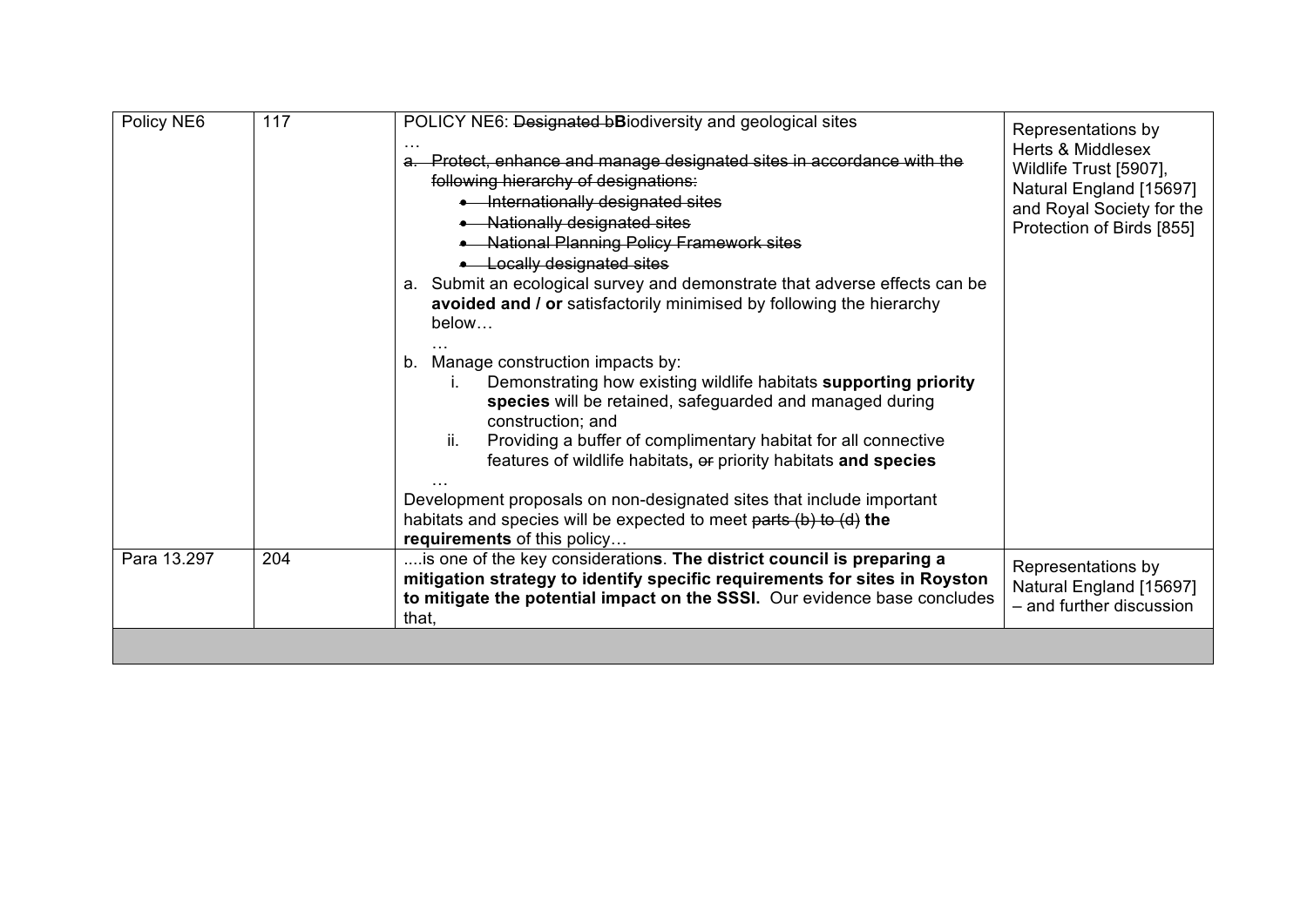# **Changes to SA SEA**

<u> 1989 - Johann Barn, mars ann an t-Amhain an t-Amhain an t-Amhain an t-Amhain an t-Amhain an t-Amhain an t-Amh</u>

| Representation                                                                                                                                                                                                                                                                                                                                                                                                                                                          | <b>Consultee</b>                                                      | <b>NHDC response</b>                                                                                                                                     | <b>Change to be made to Submission SA</b>                                                                                                                                                                                                                                                                                                                                                                                                                                                                                                                                                                            |
|-------------------------------------------------------------------------------------------------------------------------------------------------------------------------------------------------------------------------------------------------------------------------------------------------------------------------------------------------------------------------------------------------------------------------------------------------------------------------|-----------------------------------------------------------------------|----------------------------------------------------------------------------------------------------------------------------------------------------------|----------------------------------------------------------------------------------------------------------------------------------------------------------------------------------------------------------------------------------------------------------------------------------------------------------------------------------------------------------------------------------------------------------------------------------------------------------------------------------------------------------------------------------------------------------------------------------------------------------------------|
| Policy SP19: Sites EL1, EL2 & EL3 - East<br>of Luton<br>There hasn't been an adequate assessment<br>of alternatives. The Sustainability Appraisal<br>(SA) should set out the alternative                                                                                                                                                                                                                                                                                | Representations<br>by Natural<br><b>England [15697]</b><br>(Rep 5526) | Alternatives were considered,<br>but no reasonable alternatives<br>were identified to providing<br>EL1, EL2 and EL3 to<br>contribute to the housing need | Information on the approach to selecting<br>EL1, EL2 and EL3 to be added to section 4<br>of the report as follows:<br>The four local authorities in the Luton                                                                                                                                                                                                                                                                                                                                                                                                                                                        |
| locations/sites considered to meet the<br>housing need elsewhere or alternative ways<br>of meeting the need, as well as the rationale<br>for selecting the allocation site. We note that<br>only 150 homes are required to meet North<br>Hertfordshire's housing requirement with the<br>remaining 1950 homes addressing needs<br>that cannot be physically accommodated<br>within Luton. Thus, alternatives for this 1950<br>should be presented both within Luton and |                                                                       | in the Luton Housing Market<br>Area. However, it is<br>acknowledged that this wasn't<br>outlined in the Draft SA report.                                 | Housing Marking Area (HMA)<br>commissioned a study to consider<br>reasonable alternatives for delivering the<br>housing need for the HMA and to help<br>meet unmet need arising from Luton<br>BC. The four authorities on the Steering<br>Group for the study comprise Central<br>Bedfordshire Council (CBC), Luton<br>Borough Council (Luton BC), Aylesbury<br>Vale District Council (AVDC), and North                                                                                                                                                                                                              |
| other neighbouring local authorities.                                                                                                                                                                                                                                                                                                                                                                                                                                   |                                                                       |                                                                                                                                                          | Hertfordshire District Council (NHDC).<br>As outlined in this study $1^{1}$ , it is possible to<br>meet this need within the HMA. As part of<br>the study, sites EL1, EL2 and EL3 (jointly<br>named East Luton) are assessed as having<br>a high deliverability and medium<br>viability. NHDC has concluded that there<br>are no reasonable alternatives to<br>developing these sites to contribute to the<br>need for the HMA and unmet need arising<br>from Luton. That is because:<br>The duty to co-operate as set out in the<br>NPPF and PPG requires the Council to<br>make every effort to secure cooperation |

<sup>&</sup>lt;sup>[1]</sup> Luton HMA Growth Options Study, LUC in association with BBP Regeneration, November 2016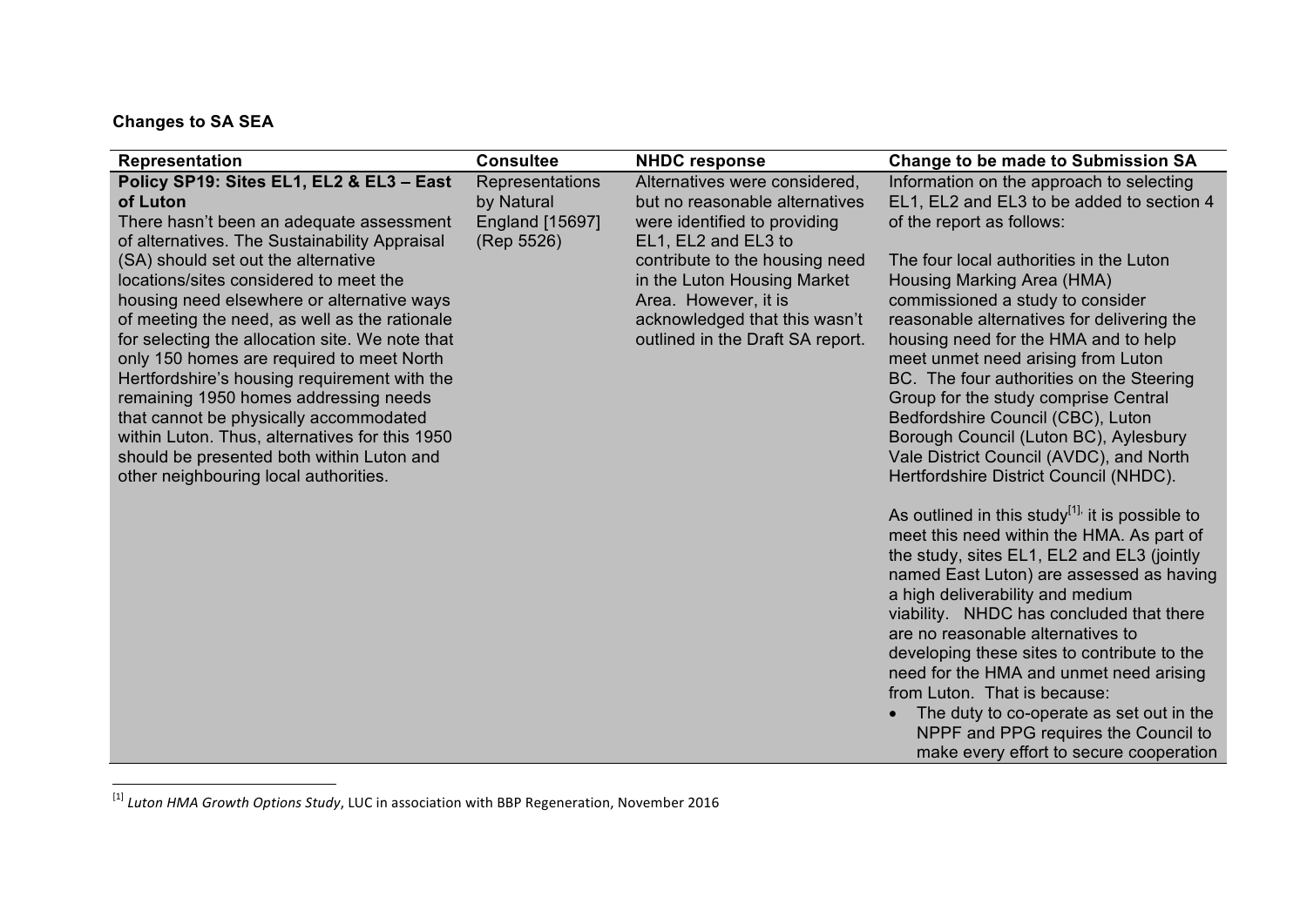| Representation | <b>Consultee</b> | <b>NHDC response</b> | <b>Change to be made to Submission SA</b>                                                                                                                                                                                                                                                                                                                                                                                                                                                                                                                                                                                                                                                                                                                                                                                                                                                                                                                                                                                                                                                                                                                                                                                                                                                                                         |
|----------------|------------------|----------------------|-----------------------------------------------------------------------------------------------------------------------------------------------------------------------------------------------------------------------------------------------------------------------------------------------------------------------------------------------------------------------------------------------------------------------------------------------------------------------------------------------------------------------------------------------------------------------------------------------------------------------------------------------------------------------------------------------------------------------------------------------------------------------------------------------------------------------------------------------------------------------------------------------------------------------------------------------------------------------------------------------------------------------------------------------------------------------------------------------------------------------------------------------------------------------------------------------------------------------------------------------------------------------------------------------------------------------------------|
|                |                  |                      | on strategic issues. In this regard<br>meeting, unmet need arising from<br>Luton - The sites to the east of Luton<br>are in close proximity to Luton (within<br>the HMA) and are deliverable within the<br>timescale and their selection is justified<br>through the plan process;<br>The NPPF outlines that housing need<br>should be met within a HMA (i.e. it is<br>not reasonable to seek sites outside the<br>HMA for this purpose) - Whilst large<br>portions of the HMA lie outside the<br>North Hertfordshire district area, it is not<br>in the authority's jurisdiction to make<br>judgements regarding the acceptability<br>of these alternative sites. As<br>neighbouring authorities plans emerge<br>the provision of need within the HMA<br>will become clearer. The HMA Growth<br>Study has highlighted that the need can<br>be accommodated within the HMA<br>boundary and so alternatives outside<br>the HMA boundary cannot be<br>considered as reasonable at this time;<br>and<br>There are no other reasonable<br>alternative sites within the North<br>Hertfordshire part of the HMA that can<br>contribute significantly to meeting the<br>need. The HMA area is assessed in the<br>growth study through constraints<br>mapping and absolute constraints cover<br>a large majority of the area within North |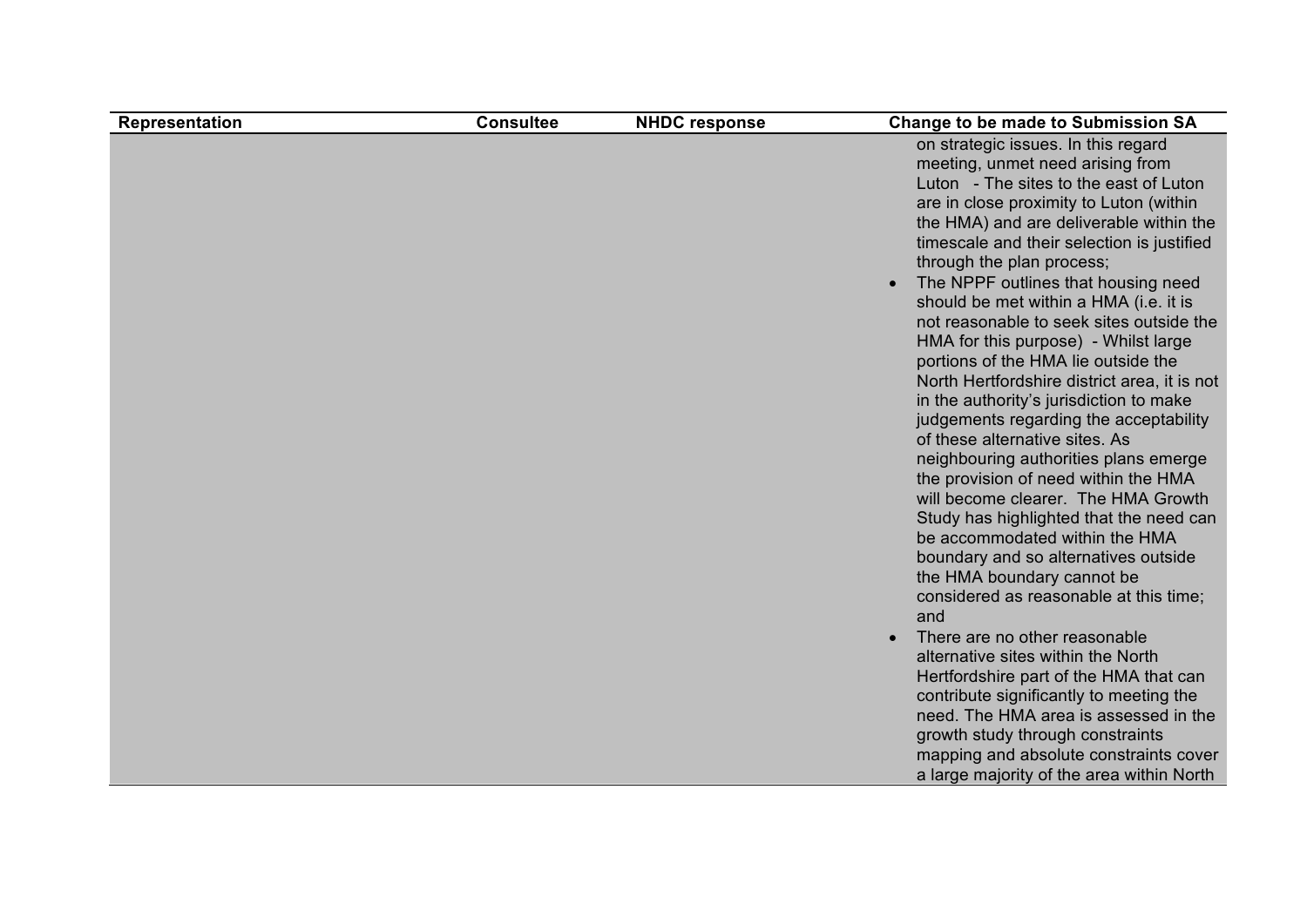| <b>Representation</b>                                                                                                                                                                                                                                                                                                                      | <b>Consultee</b>                                                           | <b>NHDC response</b>                                                                                                                                                                                                                                                                                                                                                                                                                                                                                     | <b>Change to be made to Submission SA</b>                                                                                                                                            |
|--------------------------------------------------------------------------------------------------------------------------------------------------------------------------------------------------------------------------------------------------------------------------------------------------------------------------------------------|----------------------------------------------------------------------------|----------------------------------------------------------------------------------------------------------------------------------------------------------------------------------------------------------------------------------------------------------------------------------------------------------------------------------------------------------------------------------------------------------------------------------------------------------------------------------------------------------|--------------------------------------------------------------------------------------------------------------------------------------------------------------------------------------|
|                                                                                                                                                                                                                                                                                                                                            |                                                                            |                                                                                                                                                                                                                                                                                                                                                                                                                                                                                                          | Hertfordshire outside of the allocated<br>sites.                                                                                                                                     |
| Table 6: Key sustainability issues -<br>Specific reference needs to be made to the<br>issue of recreational disturbance on<br>ecological designated sites under the<br>heading 'Environmental protection. This is a<br>key issue at, for example, Therfield Heath<br>SSSI and should be a prominent element of<br>the assessment of sites. | Representations<br>by Natural<br>England [15697]<br>Rep 5526               | Impacts on ecological sites<br>were considered in each<br>appraisal. Table 6 (and table<br>17) noted the pressure that<br>key habitats are under<br>pressure from a number of<br>sources, including new<br>development.                                                                                                                                                                                                                                                                                  | Add recreational disturbance as a cause of<br>pressure on habitats in tables 6, 17 and<br>Appendix 2.                                                                                |
| Table 7: Appraisal framework - The SA<br>objectives and sub objectives make no<br>reference to geodiversity and soils. We<br>would also expect to see an objective<br>relating to Green Infrastructure.                                                                                                                                    | Representations<br>by Natural<br><b>England [15697]</b><br><b>Rep 5526</b> | Protecting soil quality is<br>included within objective 3(d).<br>Geodiversity was included<br>within objective 3(d) but this<br>was not made clear. Impacts<br>on RIGS sites has now been<br>included in the significance<br>criteria (appendix 5) and we<br>have reviewed the appraisals<br>to ensure that potential<br>impacts on RIGS sites have<br>been considered. It is<br>considered that green<br>infrastructure is adequately<br>addressed by a combination of<br>objective $2(b)$ and $3(a)$ . | Significance criteria for objective 3(d)<br>changed to reference impacts on RIGS<br>sites (appendix 5) and reflect this in<br>appraisal matrices for preferred<br>sites(appendix 6). |
| Table 9: Residual significant<br>sustainability effects of the Plan -<br>Residual effects should include increased<br>recreational pressure on ecological sites<br>such Therfield Heath SSSI and appropriate<br>monitoring should be added to Table 10 -                                                                                   | Representations<br>by Natural<br>England [15697]<br>Rep 5526               | As noted below, it is<br>acknowledged that there are<br>likely to be significant negative<br>effects on the SSSI due to<br>recreational pressures.                                                                                                                                                                                                                                                                                                                                                       | See below                                                                                                                                                                            |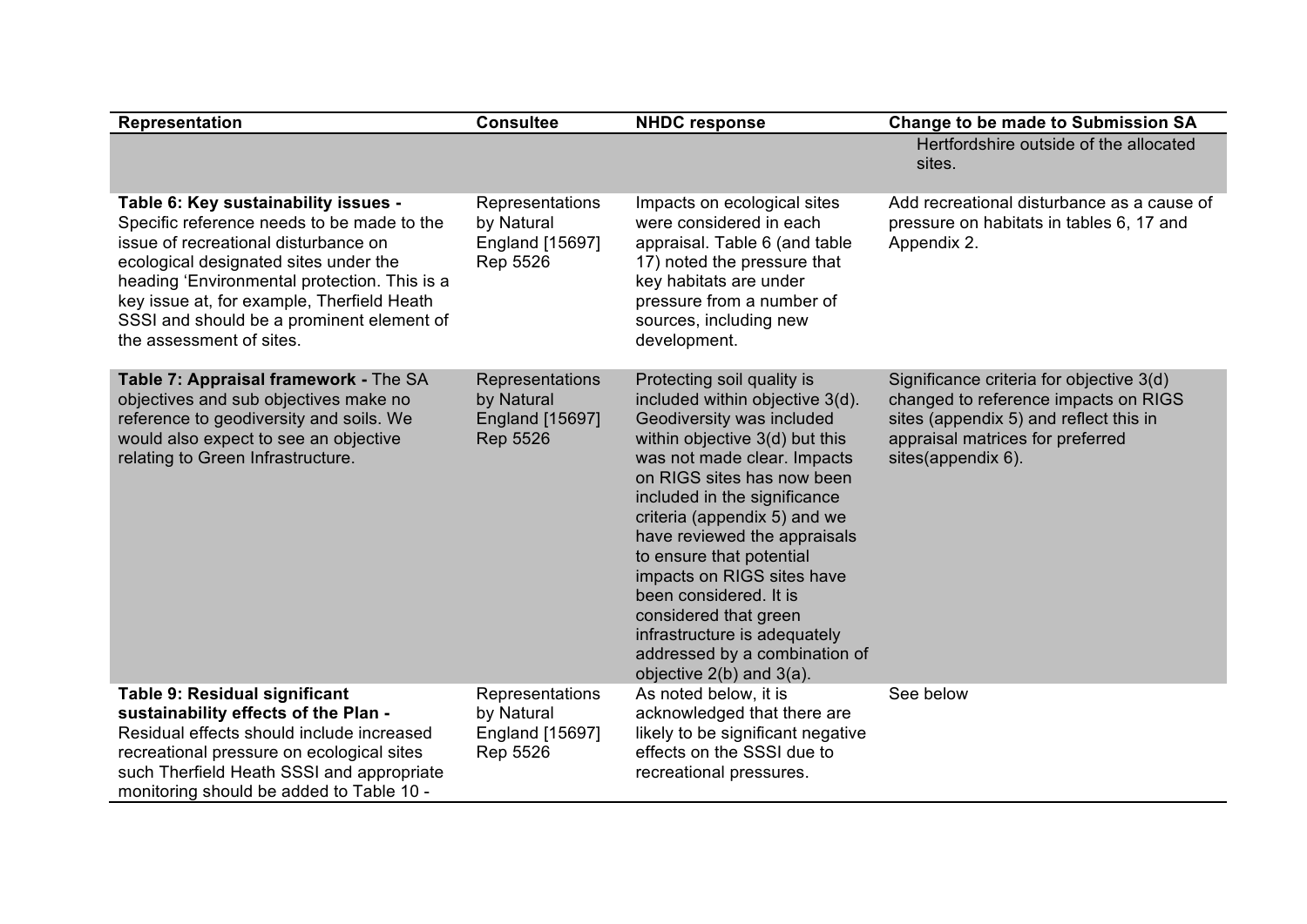| Representation                                                                                                                                                                                                                                                                                                                                                                                                                                                                                                                                                                                                                                                                                                                                         | <b>Consultee</b>                                                           | <b>NHDC response</b>                                                                                                                                                                                                                                                                                                                                                                                                                                                                                                                                                                                                                                                                                                                         | <b>Change to be made to Submission SA</b>                                                                                                                                                                                                                                                                                                                                                                                                                                                                                                                                                                                                                                                                                                                                                                                                                                                                                                                                                                             |
|--------------------------------------------------------------------------------------------------------------------------------------------------------------------------------------------------------------------------------------------------------------------------------------------------------------------------------------------------------------------------------------------------------------------------------------------------------------------------------------------------------------------------------------------------------------------------------------------------------------------------------------------------------------------------------------------------------------------------------------------------------|----------------------------------------------------------------------------|----------------------------------------------------------------------------------------------------------------------------------------------------------------------------------------------------------------------------------------------------------------------------------------------------------------------------------------------------------------------------------------------------------------------------------------------------------------------------------------------------------------------------------------------------------------------------------------------------------------------------------------------------------------------------------------------------------------------------------------------|-----------------------------------------------------------------------------------------------------------------------------------------------------------------------------------------------------------------------------------------------------------------------------------------------------------------------------------------------------------------------------------------------------------------------------------------------------------------------------------------------------------------------------------------------------------------------------------------------------------------------------------------------------------------------------------------------------------------------------------------------------------------------------------------------------------------------------------------------------------------------------------------------------------------------------------------------------------------------------------------------------------------------|
| 2 Context, baseline and sustainability<br>objectives<br>We would have expected to see a list of<br>important ecological features in this section.<br>As a minimum, nationally designated sites<br>within and in close proximity to the district<br>should be included.                                                                                                                                                                                                                                                                                                                                                                                                                                                                                 | Representations<br>by Natural<br><b>England</b> [15697]<br><b>Rep 5526</b> |                                                                                                                                                                                                                                                                                                                                                                                                                                                                                                                                                                                                                                                                                                                                              | Main reported amended to note the<br>presence of the 6 SSIs and the 3 European<br>sites within 15km of the District.                                                                                                                                                                                                                                                                                                                                                                                                                                                                                                                                                                                                                                                                                                                                                                                                                                                                                                  |
| 2.16 Royston - RY1 - formerly site 218 -<br>West of Ivy Farm The site assessment of<br>RY1 has given assigned a '?' indicating<br>uncertainty for SA Objective 3a (will the site<br>protect and enhance biodiversity). Given that<br>we consider current mitigation to be<br>insufficient to prevent impacts on the<br>adjacent SSSI this site should be assigned a<br>negative or major negative score. It is<br>notable that would leave the site scoring<br>negatively in all of the Environmental<br>Protection SA Objectives as well as for soils<br>and a number of other sustainability criteria.<br>There is no cumulative assessment of<br>impacts arising from the sum of development<br>in Royston and no consideration of<br>alternatives. | Representations<br>by Natural<br>England [15697]<br>Rep 5526               | A cumulative impact<br>assessment of development in<br>Royston is included within the<br>report -this is cluster A listed<br>and shown in map form in para<br>7.2 in the report. Potential<br>impacts on Therfield Heath are<br>identified and listed in table 31,<br>and mitigation measures<br>identified. Given the concern<br>expressed by Natural England<br>it is agreed that stronger<br>mitigation measures are<br>needed to address potential<br>disturbance and it is agreed<br>that the site should be<br>assigned a negative score for<br>objective 3a. With regard to<br>options for sites, a wide range<br>of sites have been considered<br>to meet the identified housing<br>need and assessed as<br>described in the report. | Appendix $6 -$ the summary and matrix for<br>this site amended to reflect a negative<br>score for objective 3a.<br>Mitigation Table (Appendix 9) page 87<br>amended so that in the row noting impact<br>on Therfield Heath SSSI the last sentence<br>in the column regarding<br>recommendations/mitigation reads: It is<br>recommended that a Mitigation Strategy be<br>developed in consultation with Natural<br>England to ensure that developers of these<br>sites contribute towards appropriate<br>measures to protect the SSSI from<br>recreational pressures. The mitigation<br>strategy should include appropriate<br>monitoring". Row also amended to show<br>that the residual effect is uncertain<br>(because it is not clear whether the<br>proposed mitigation will fully mitigate the<br>potentially significant effect). Row also<br>amended to correct the typographical error<br>which is in the published version.<br>In the main report, tables 9, 31, 35 and 36<br>amended to reflect this change |